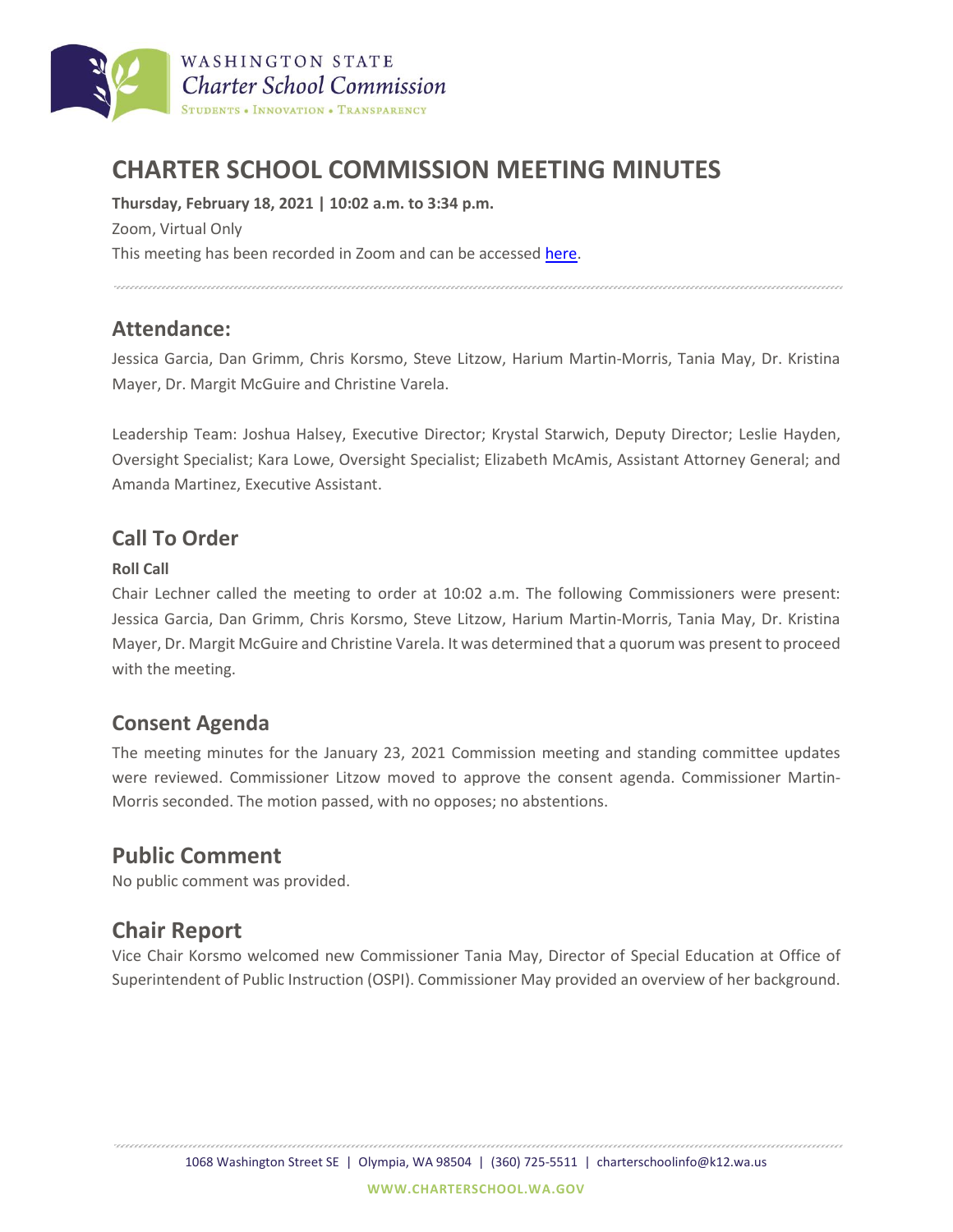# **Executive Director Report**

### **General Updates**

Executive Director Halsey provided COVID-19 updates. Commission staff continue to work with the currently operating and planning year schools to provide guidance and be a resource during this time.

Executive Director Halsey provided an update on the planning schools. Impact | Renton has been granted an additional planning year to now open in the fall of 2022. New school onboarding has started with the planning year schools and charter school board members along with monthly check-ins for planning year schools.

Executive Director Halsey provided feedback and next steps for the Renewal Process. Explicit Renewal Criteria will be reviewed at standing committees for a May consideration by the full Commission.

Executive Director Halsey provided a reminder to Commissioners regarding the F-1 Financial Affairs Statement due by April 15.

#### **Commission Complaint Process Overview and Next Steps**

Executive Director Halsey provided an overview on the complaint process and the draft policy. The Complaint Policy will include feedback for a March consideration by the full Commission.

# **Charter School Expansion Process Overview**

Executive Director Halsey provided a brief overview of the charter school expansion process.

# **Spokane International Academy: High School Expansion Consideration**

#### **Executive Director Recommendation and Remarks**

Executive Director Halsey provided a brief overview of Spokane International Academy's request as presented and recommended that Spokane International Academy's request to expand from a K-8 school to a K-12 school be approved.

#### **Commission Questions for Operator**

Commissioners engaged in discussion with Travis Franklin and Ken Vorhees of Spokane International Academy.

#### **Commission Discussion and Resolution**

Commissioner Mayer moved to approve the application for expansion for Spokane International Academy. Commissioner Litzow seconded. The motion passed.

# **Educational Equity Learning and Engagement**

Nicole Franklin of Enhanced Interactions LLC facilitated an educational equity learning and engagement with Commissioners and staff. Ms. Franklin provided an overview of shared language and definitions and introduced two equity tools: Equity Impact Reviews and Conversation Cafés.